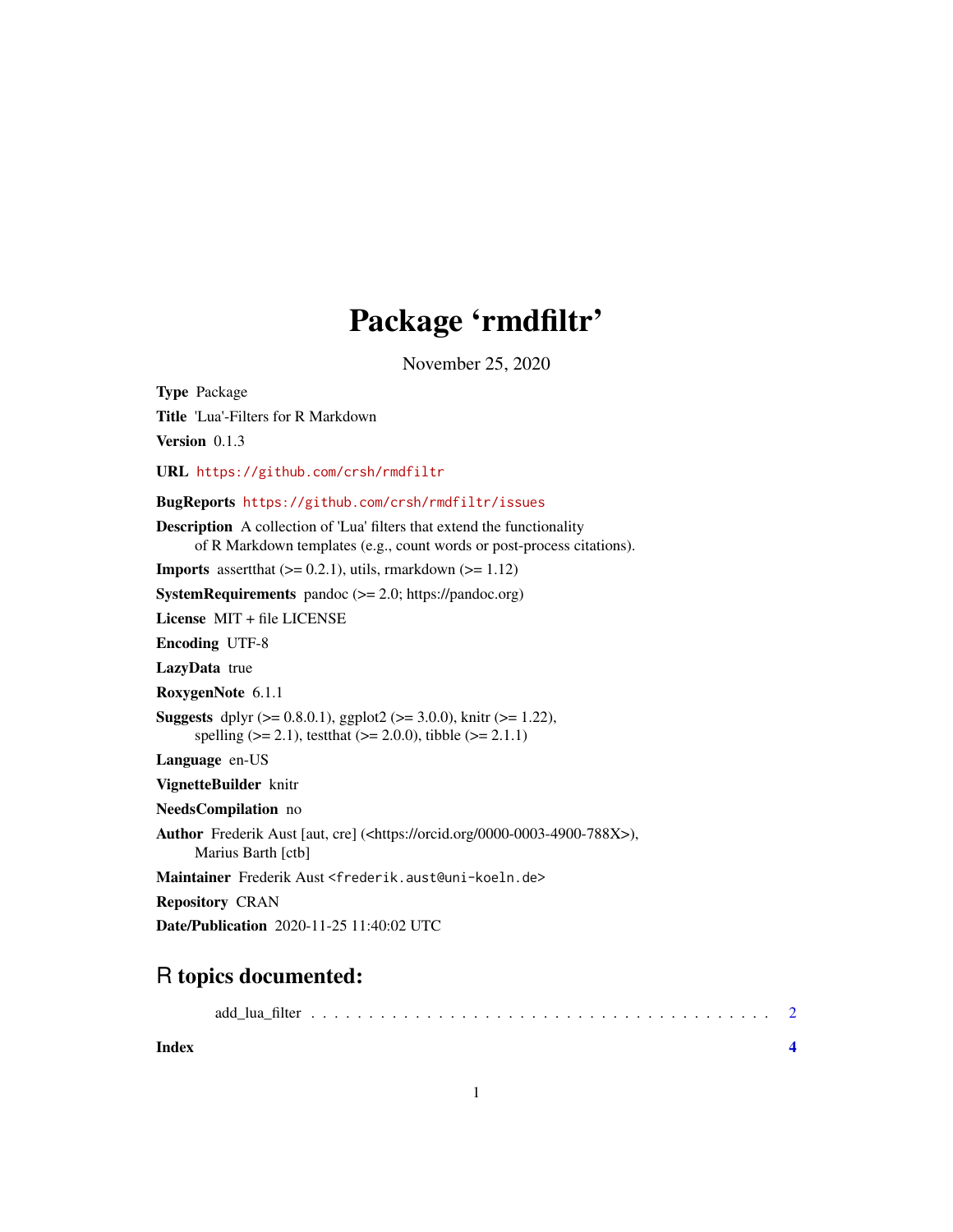<span id="page-1-0"></span>

#### Description

Adds a filter call to the vector of pandoc command line arguments.

#### Usage

```
add_lua_filter(args = NULL, filter_name, error = TRUE)
add_wordcount_filter(args = NULL, error = TRUE)
add_replace_ampersands_filter(args = NULL, error = TRUE)
add_citeproc_filter(args = NULL, error = TRUE)
add_custom_filter(args = NULL, filter_path, lua = FALSE,
 error = TRUE)
```
#### Arguments

| args        | Character. (Vector of) pandoc command line arguments.                                                                                                                                      |
|-------------|--------------------------------------------------------------------------------------------------------------------------------------------------------------------------------------------|
| filter_name | Character. Name(s) of the Lua filter to add. See details.                                                                                                                                  |
| error       | Logical. Whether to throw an error if (required version of) pandoc is not avail-<br>able.                                                                                                  |
| filter_path | Character. Path to filter file.                                                                                                                                                            |
| lua         | Logical. Whether the filter(s) was written in Lua (results in $-\text{-}1$ au- $\text{filter-call}$ )<br>or not (results in --filter-call). Will be recycled to fit length of filter_path. |

#### Details

The following Lua filters are available from **rmdfiltr**. Convenience functions named after the filter are available (e.g. add\_\*\_filter()).

- replace\_ampersands Searches for citations added by pandoc-citeproc and replaces & with and in all in-text citations (e.g., as required by APA style). If lang is specified in the documents YAML front matter, the corresponding translation is used, if available. Be sure to set citeproc: no in the YAML front matter of the document and call pandoc-citeproc manually (e.g., using add\_citeproc\_filter). For details see vignette("replace\_ampersands",package  $=$  "rmdfiltr").
- wordcount The body of the text and reference sections are counted separately. The word count for the text body does not contain, tables or images (or their captions). The filter reports the word count in the console or the R Markdown tab in 'RStudio'. For details see vignette("wordcount", package  $=$  "rmdfiltr").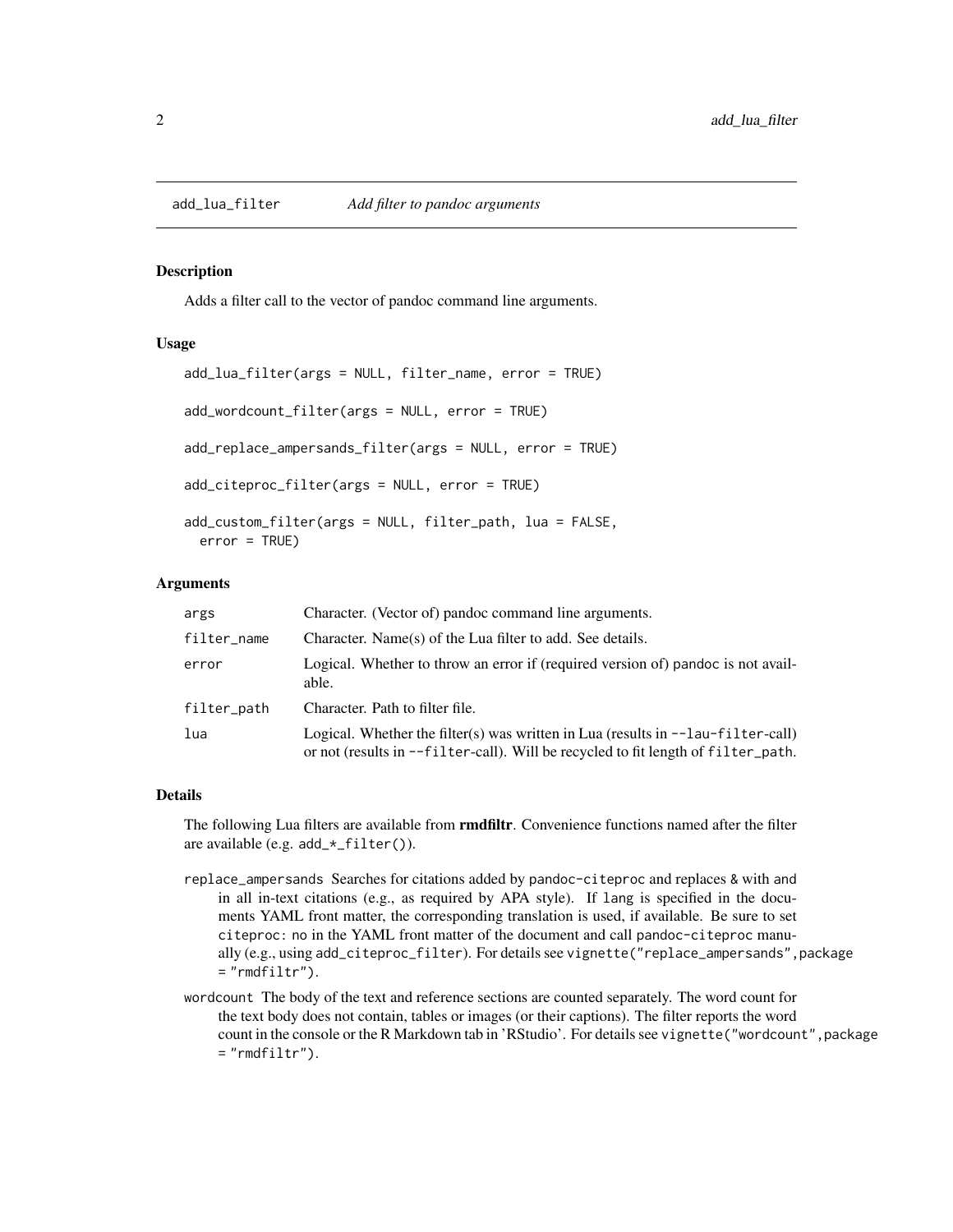#### add\_lua\_filter 3

#### Examples

```
add_lua_filter(NULL, "wordcount", error = FALSE)
add_wordcount_filter(NULL, error = FALSE)
add_replace_ampersands_filter(NULL, error = FALSE)
add_citeproc_filter(NULL, error = FALSE)
add_custom_filter(NULL, filter_path = "foo/bar", error = FALSE)
```